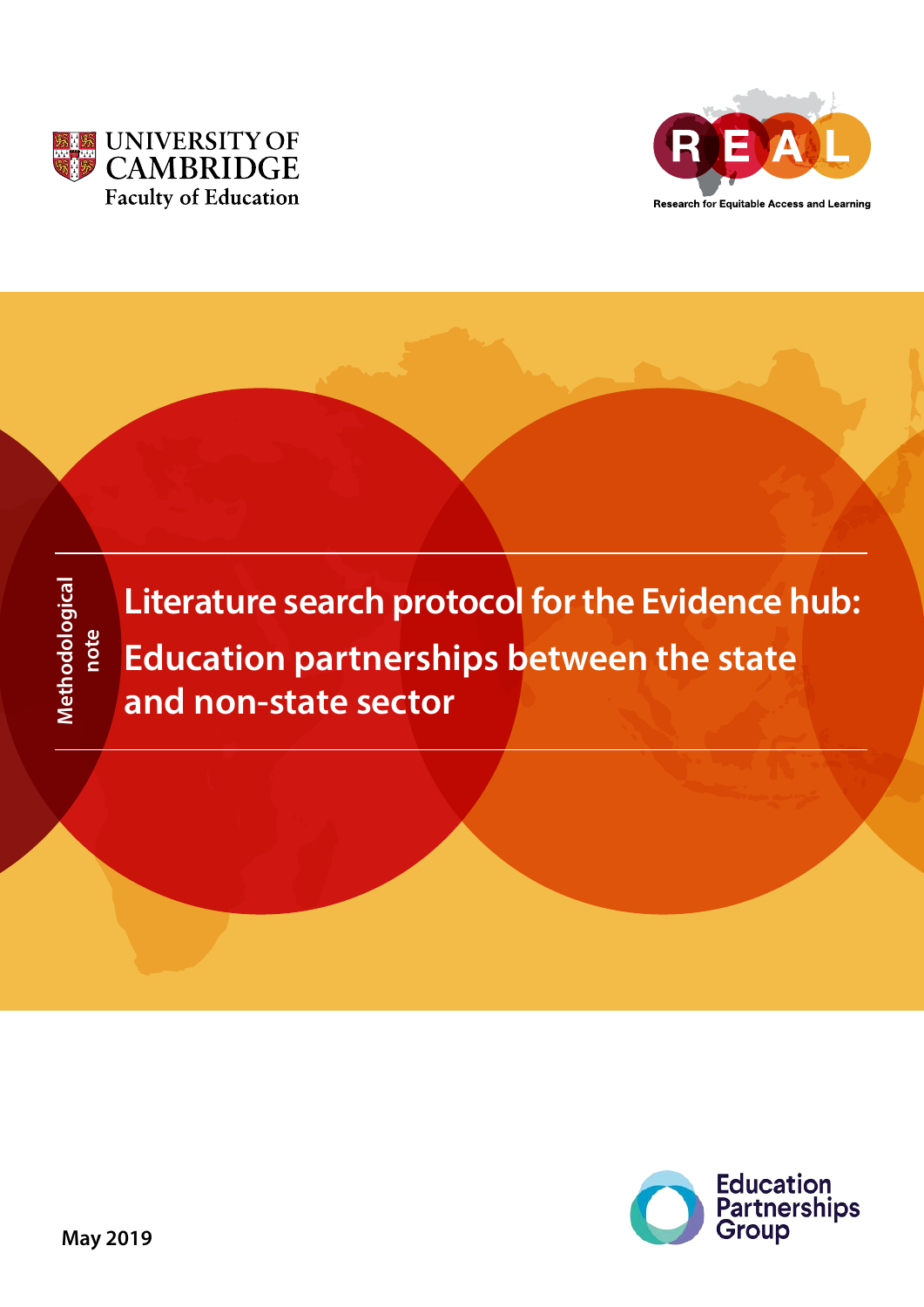# Author:

Dr Phoebe Downing and Professor Pauline Rose (REAL Centre, University of Cambridge, UK).

# Acknowledgments:

This work was undertaken through a collaboration between Education Partnerships Group (EPG)—an international venture of Ark—and the Research for Equitable Access and Learning (REAL) Centre at the University of Cambridge. The authors are grateful to Dr Julie Bélanger, Associate Director of Research and Evaluation, and Laura Moscoviz, Research Associate, of EPG for their guidance and leadership. Any errors are the responsibility of the authors.

© REAL Centre, University of Cambridge

Suggested citation: Downing, P. and Rose, P. 2019. *Education partnerships between the state and non-state sector: evidence hub.* Methodological note. REAL Centre, University of Cambridge. https://doi.org/10.5281/zenodo.2677613



# 1. Education partnerships between the state and non-state sector: Evidence hub

# Summary

This methodological note provides an overview of a joint project to catalogue the research evidence on collaborations between the state and non-state sector in education in low income, lower-middle and upper-middle income countries. This document outlines the search protocol for the literature search, data extraction, and the development of the database.

# **Overview**

Collaborations between the state (public) and non-state sector in education are widespread across developed and developing countries and economies. Such collaborations—such as contract schools, vouchers, and government subsidies—present a potential option for governments looking to improve the quality, access, or efficiency of national and sub-national systems of education through alternative mechanisms to public finance and delivery. However, it is important for reforms of this kind to be guided by evidence—such as evidence on the impact of such cross-sector collaborations on access and learning—particularly in regards to potential effects on disadvantaged groups and equity issues, such as poverty, gender, disability, or where a child lives.

While collaborations between the state and non-state sector in education are common practice, the 2017 publication—*Public-Private Partnerships in Education in Developing Countries*: *a rigorous review of the evidence*—commissioned by Education Partnerships Group, highlighted an urgent need for further robust research on the topic. As noted in the Review, 'for all the controversy and cacophony around public-private partnerships in education, we actually have very few high-quality studies that quantify their impacts' (Aslam, Rawal, and Saeed 2017, p.iii ).

To coordinate the research evidence already available, and to provide an evidence hub for the ongoing coordination of research on this important issue, Education Partnerships Group (EPG) and the Research for Equitable Access and Learning (REAL) Centre at the University of Cambridge are curating an online platform cataloguing the research evidence on collaborations between non-state sectors in education in low income, lower-middle and upper-middle income countries and economies.

The platform will include:

- a searchable database of research studies published in academic journals between 2010 and 2018
- user-friendly summaries describing the contents of each study

The aim of this online platform is to collate and present relevant research studies in a clear and accessible manner. It will be developed for policymakers, researchers and stakeholders interested in the evidence on collaborations between state and non-state sector partners in pre-primary education, primary education, and secondary education (including school-level vocational education and training) in low income, lower-middle income, and upper-middle income countries and economies.

The platform is not intended to advocate collaborations between the state and non-state sector in education. Rather, it aims to provide an impartial and objective hub of available research evidence, in order to contribute to the knowledge base and practice of such collaborations in a range of system contexts.

# **The literature search protocol**

This document proposes a search protocol for identifying relevant, quality studies for inclusion in the online searchable database. The aim of the search protocol is to:

1. ensure that the website includes all the relevant studies satisfying the inclusion criteria as defined by the search protocol; and

2. facilitate the ongoing maintenance of the database as more studies become available in the future.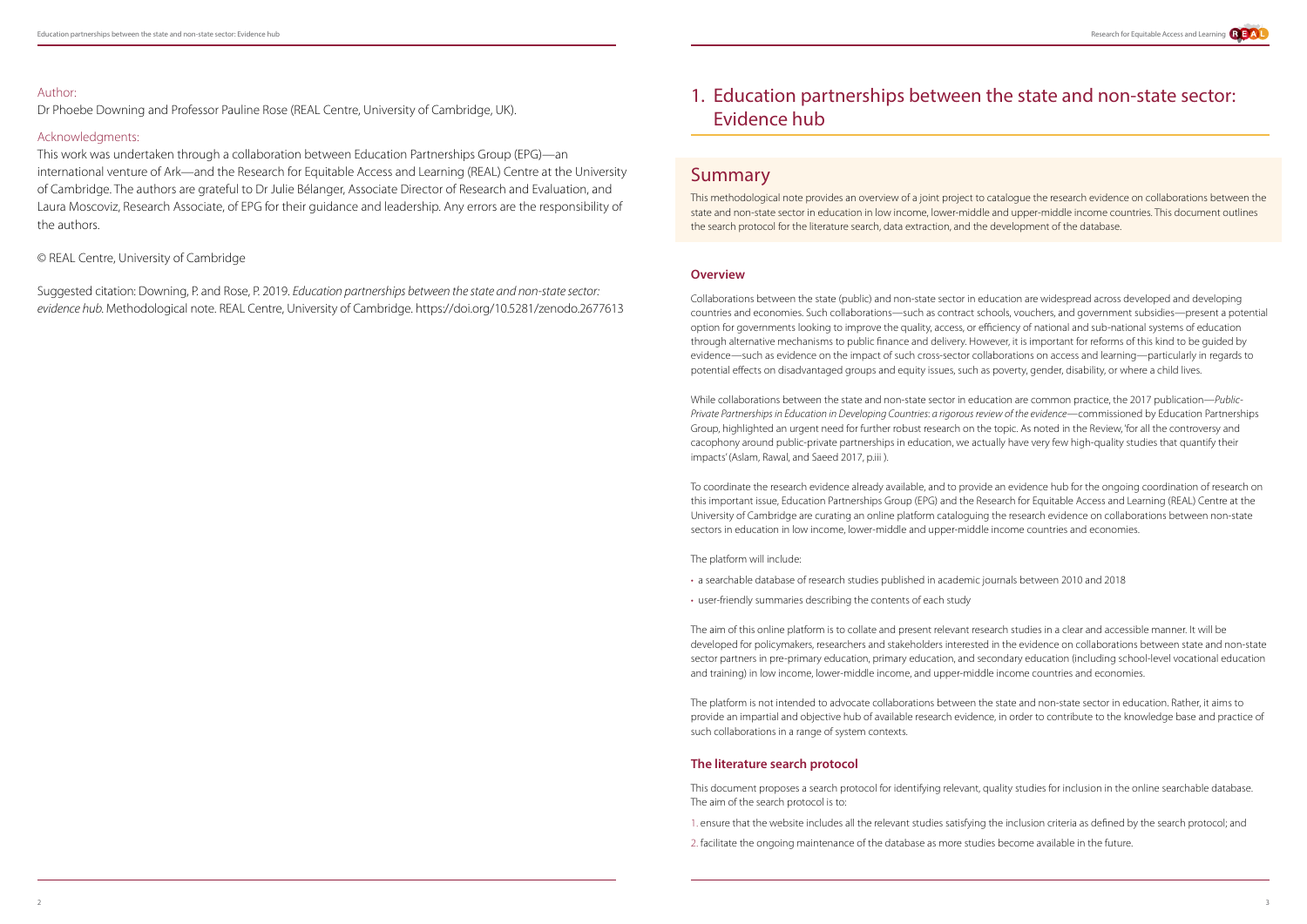# 2. Search protocol

# 2.1 Developing the search protocol

The central question for this literature search is: what is the evidence on collaborations between the state and non-state sector in education in low income, lower-middle and upper-middle income countries?

To organise this search, a conceptual framework was developed to map the key dimensions of the research question (Figure 1). These dimensions were developed in reference to the research field and key ideas associated with the purpose of the database.

These dimensions provide the structure for the development of a list of keywords and phrases associated with collaborations between state and non-state actors in education in low income, lower-middle income and upper-middle income countries and economies.

Using the rigorous literature review commissioned by EPG in 2017 as a starting point, we developed an initial list of keywords associated with the conceptual framework. This initial list was refined through a validation search, which identified synonyms and alternative keywords/ phrases found in the literature and existing reviews on the subject. The final keywords and phrases list used for the search is included in Table 2 in Appendix 4.1.1.



# 2.2 Four steps to the search strategy

- English-language publications<sup>i</sup>
- Wide coverage of reputable, international journals that publish peer-reviewed articles in social science and education research
- Geographic search capacities (i.e. the capacity for users to restrict searches to particular countries)

There is no single, universal approach to conducting a literature search. What matters is that the protocol is intrinsically coherent and consistent, and is tailored to the purpose of the objective at hand.

The search protocol for this project is a simple, iterative process (Figure 2). Each step is described here:



# **Step One: Select database**

Search protocols depend on access to reputable, academic databases that house the available research evidence. Two scholarly databases have been selected for the purposes of this literature search protocol:

- Is published in a predatory journal,ii
- Pertains to an education sector other than pre-primary education, primary education, secondary education, or school-level vocational education and training;
- Pertains to subjects or sectors other than education: i.e. transport, housing etc…
- X Pertains to high income countries/ economies;
- $\boldsymbol{\times}$  Is published in a language other than English
- Reports an intervention that is not the result of a public-private partnership, i.e. just focuses on private education



cluding grey literature)

pper-middle income countries and economies, as defined by the by income level for 2018-2019 (4.1 below)

-primary, primary and/or secondary education, and school-level

- Scopus
- Web of Science

These databases have been selected because they offer:

# **Technical note: 'grey' literature is excluded from this search**

For the purpose of the initial database development, this search strategy excludes 'grey' literature, such as working papers, policy briefs, and publications by agencies or organisations such as the World Bank, UNESCO and the OECD. Grey literature may be added at a later date, subject to a separate search strategy.

The exclusion of grey literature and reports accounts for why references included in Aslam et al.'s *Public-Private Partnerships in Education in Developing Countries* do not appear in this database.

# **Step Two: Apply inclusion and exclusion criteria**

The search uses the following inclusion criteria to specify the search.

| <b>Inclusion criteria</b>   | <b>Specification</b>                                                              |
|-----------------------------|-----------------------------------------------------------------------------------|
| Publication date range      | 2010 to 2018, inclusive                                                           |
| Language of publication     | English-language only                                                             |
| Discipline/ subject area    | Social science and/or education research                                          |
| Document type               | Peer-reviewed journal articles (excluding                                         |
| Region and country/ economy | Low-income, lower-middle and upper-m<br>World Bank country classification by inco |
| Research intervention/scope | Public-private partnerships in pre-primar<br>vocational education and training    |

# **Exclusion criteria**

If any article does not satisfy the inclusion criteria above, or if it meets any of the following exclusion criteria, it will be omitted from the catalogue. A research article will be excluded if it: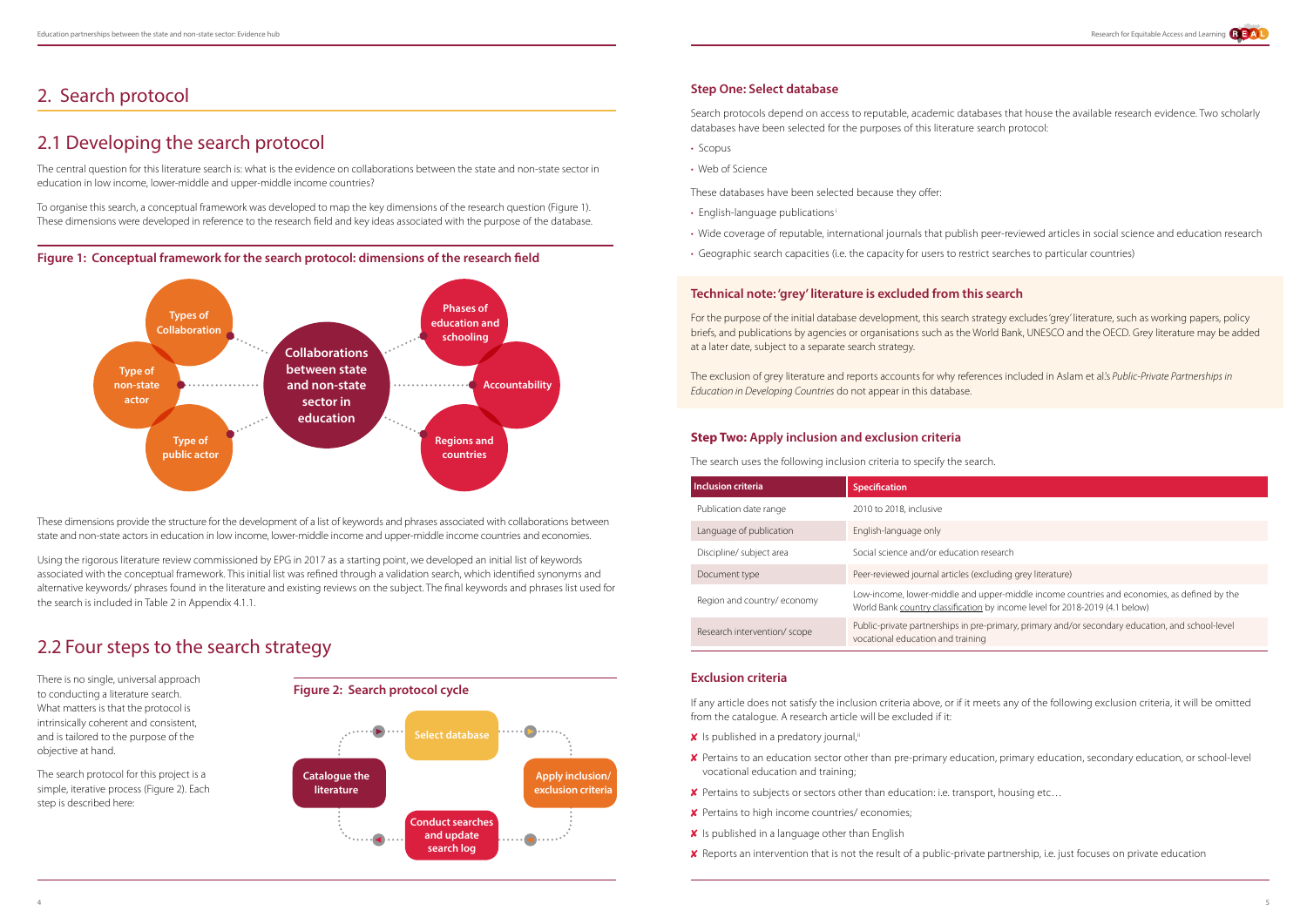## **Step Three: Conduct searches**

The conceptual framework and associated keywords and phrases introduced in Figure 1 and Appendix 4.1.1 below guide this search strategy. Combinations and permutations of these keywords and phrases are used to conduct increasingly specific searches of selected databases. To document the search process, and to ensure that no viable search strings are omitted from the search process, each search iteration is recorded in a search log, including the database used for the search (i.e. Web of Science or Scopus), iteration number, query string, and yield (i.e. number of articles). The search log for this protocol is in Appendix 4.1.2 below.

All articles yielded by a search string are screened manually against the inclusion and exclusion criteria, to ensure fidelity to the search protocol, before being included in the final database.

### **Citation searches**

- **Parentheses ()** apply to conduct searches of more than two keywords and to combine AND and OR searchers within a search, i.e. "public private partnership" AND ("contract school" OR "subsid\*" OR "voucher\*")
- **Quotation marks ""** apply to retain specific terms and phrases, i.e. "accountability framework"
- **Truncation punctuation \*** applies to accommodate pluralisation word variations: i.e. "partner\*" yields partner, partners, partnership.
- **Wildcard notation ?** applies to accommodate variations in spelling (i.e. British and American English), i.e. subsidi?ation = subsidisation and subsidization;  $\text{colo?r} = \text{color}$  and  $\text{colour}$

After the initial web-based searches were conducted using the databases and search terms identified above, the bibliographies of relevant studies were searched to identify additional relevant publications. This process is known as citation searching, 'snowballing' or 'pearl-growing' techniques, and is common in academic search strategies.

The Web of Science and Scopus academic databases enable users to search cited references automatically. Additional citation searching may be conducted manually. Publications identified by the citation search are subjected to the relevance filters above, and included or excluded from the final catalogue on these grounds.

#### **Technical note on research databases and Boolean operators**

Like most database queries, this search protocol applies Boolean operators (AND, OR and NOT) to improve the relevance of the search. Additional Boolean operators are included, as below.

> Publication in a reputable, peer-reviewed journal is commonly accepted as an indication of quality. The peer-review process used by the scholarly journals included in academic databases typically includes thorough review by subject experts. This peer-review process is deemed adequately robust for the purpose of this database. Unlike a systematic review or statistical meta-analysis, therefore, this search protocol does not include a secondary appraisal method for assessing the quality of articles identified through the search strategy. We will, however, filter out any publications in identified predatory journals.iii



Academic databases have unique search instructions, which detail for instance the search syntax (Boolean operators, i.e. truncation as \*, ?, ! or #), search fields (i.e. whether the database searches titles and/ or abstracts), and search options (i.e. whether users can search by institution/ region) that govern the database directory.

Each search within this protocol is tailored therefore to the particular database search context. Where possible, searches apply to all abstracts, titles and keywords.

### **Step Four: Catalogue the literature**

Articles identified through the search strategy, and which meet the inclusion and exclusion criteria, will be catalogued through two main repositories:

- a reference management program; and
- an excel spreadsheet

The process for identifying and managing references for the database is illustrated in Figure 3 overleaf.

## **Figure 3: Cataloguing the literature: key steps**

This is an iterative process. New articles will be identified through citation searches and other means.

#### **Reference management program**

Zotero has been selected as the reference management program both because of its capacity to import RIS files from both the main databases (i.e. Scopus and Web of Science) and from other reference management software (i.e. EndNote online); and because of its capacity to export libraries as CSV files for the development of the Excel spreadsheet.

### **Excel spreadsheet**

For each source, the following bibliometric/ citation data are extracted from Zotero and imported into an Excel spreadsheet. These data enable users to filter the database according to categories included in section 3.



**• Bibliometric/ citation data** include: author(s), study title, journal, place of publication, publisher, date of publication, URL, DOI,

**• Meta-data** include: include: abstract; keywords; database where article was sourced; region/ country; research method; type of

- and number of pages
- collaboration; whether the source is open source; and additional meta-data of use for the development of the database.

#### **Quality appraisal**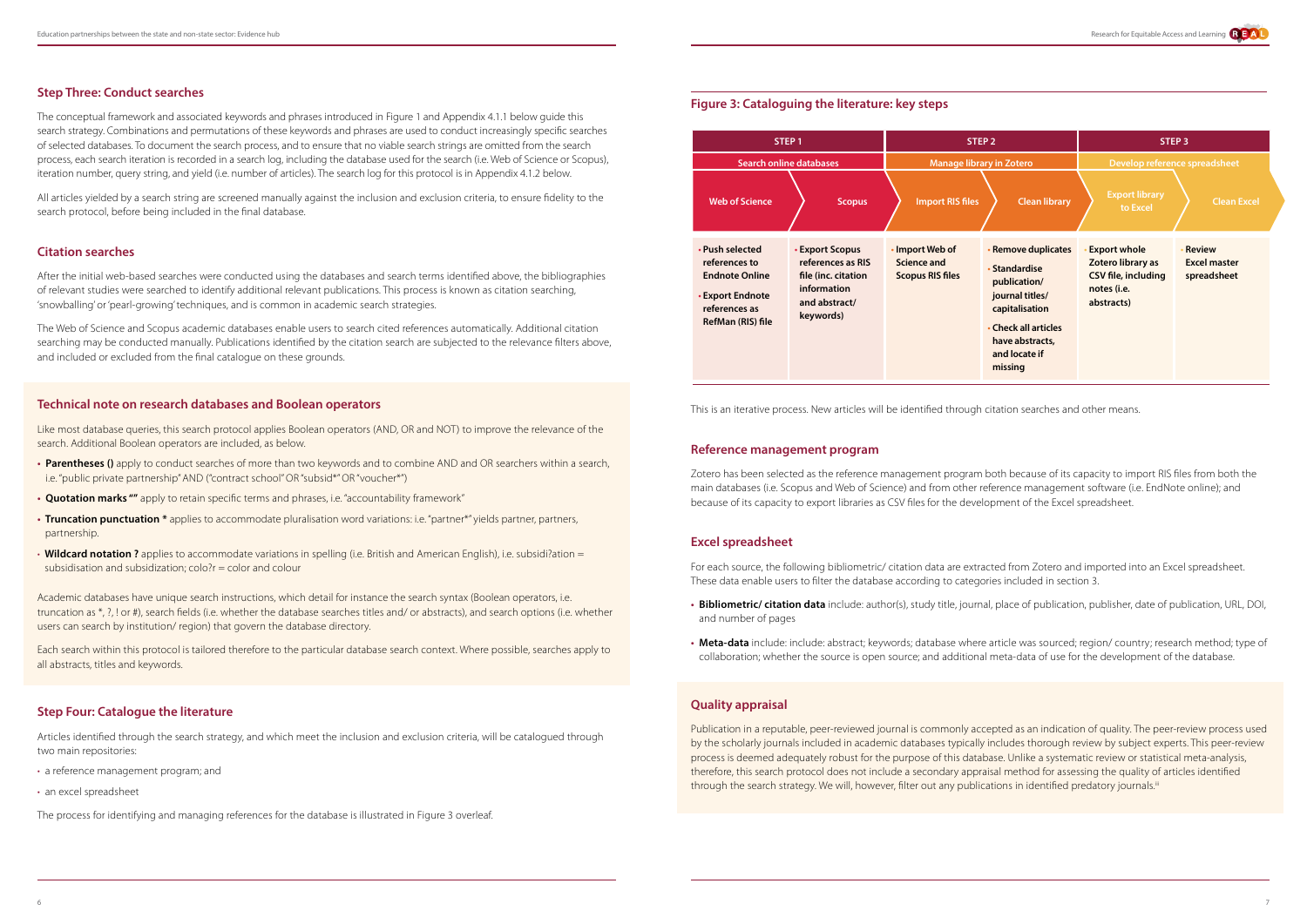

ic education; early childhood education; education system;  $u$ cation\*; pre-primary; primary education; primary school; school tem; school\*; secondary education; secondary school; vocational ication and training (secondary)

demic industrial collaboration\*; adopt a school (Pakistan); assisted ces scheme; business and education; business education partnership; itation grant for private; charitable foundation; civil-society tnership; collaboration between non-government service providers governments; collaboration with government; community-funded ool; collaborative service\* provision; community public partner\*; nmunity school; concession school; construction contract; contract\* education\*; contract\* out; contract\* school; contracts for education vices; cooperative program\*; corporate sponsored schools ; corporateplic partnership; cost-sharing; cross-sector; development partnership; acation contracting; Education For All Adaptable Program Grant (iti); education\* contract\*; education\* cooperation; educational service ntracting (Philippines); Escuela Nueva Foundation (Colombia); Fe y gría (South America); Foundation Assisted Schools Program (Pakistan); ndation-assisted schools; fund assistance to private education; vernment aid to privately managed; government contract for private; vernment spen\* on private; government subsid\* independent;

# 3. Developing the database

The purpose of developing this online platform is to collate and present relevant research studies in clear and accessible manner, in the hope of engaging policymakers, researchers and stakeholders interested in the evidence on collaborations between the state and non-state sector in education in low-, lower-middle, and upper-middle income countries and economies.

The database will therefore be designed with usability and ease of navigation in mind. To facilitate the user experience, the final database will include two fields:

- Search tabs (with a pre-assigned set of options)
- Search filters

# 3.1 Search tabs

Users of the new online database will be able to navigate the literature using a 'drop-down' menu of tabs and options. These tabs and options will align with the conceptual framework for the search protocol to maximise the 'hits' generated by each search.

### **Table 1: Drop-down search tabs and options**

| 'Drop-down' search tab     | <b>Search options</b>                                                                                                                                                              |
|----------------------------|------------------------------------------------------------------------------------------------------------------------------------------------------------------------------------|
| Type of collaboration      | $\cdot$ All<br>• Vouchers<br>• Subsidy<br>• Contract school<br>• Other                                                                                                             |
| Accountability             | $\cdot$ All<br>• Governance and policy<br>· School management<br>• Other                                                                                                           |
| <b>Phases of education</b> | $\cdot$ All<br>• Pre-primary education<br>• Primary education<br>• Secondary education<br>• Vocational education and training (school-level)                                       |
| Region                     | $\cdot$ All<br>• East Asia and Pacific<br>• South Asia<br>• Europe and Central Asia<br>• Latin America and the Caribbean<br>• Middle East and North Africa<br>• Sub-Saharan Africa |
| Country                    | Please see World Bank country classifications list below (4.1)                                                                                                                     |

# 3.2 Search tabs

Users will also have the option of applying search filters to increase the specificity of and direct their search. A search filter is a set category or classification to help navigate the catalogue, and can be thought of as a way of excluding irrelevant or 'out of scope' articles based on the user's preference. Proposed filters for the database include:

| 'Drop-down' search tab     | <b>Search options</b>                                                      |
|----------------------------|----------------------------------------------------------------------------|
| Income level <sup>iv</sup> | $\cdot$ Low income<br>$\cdot$ Lower-middle income<br>• Upper-middle income |
| Study method               | • Qualitative<br>• Ouantitative<br>• Mixed methods<br>• Review             |
| Open access                | $\cdot$ Yes or no                                                          |

# 4. Appendix

# 4.1 Keywords and search strings for online database searches

## **4.1.1 Keywords and phrases**

The six dimensions of the conceptual framework provide the organising structure for this search strategy. Keywords included in the search were generated through:

- Thesaurus searches of ERIC Institute of Education Sciences and British Education Index (BEI)
- EPG Rigorous Review (2017) keywords list
- Synonyms identified through the validation search of the search protocol
- Specific country examples of public-private partnerships in education, drawing on The World Bank's *The Role and Impact of Public-Private Partnerships in Education* (2009)

## **Table 2: Conceptual framework dimensions and associated keywords/ phrases**

| <b>Conceptual framework</b><br>dimension    | <b>Purpose of dimension</b>                                                                                                                                                                                                                                                                       | Keywords/phrases                                                                                                                                                                                                                                                                                                                                                                                                       |
|---------------------------------------------|---------------------------------------------------------------------------------------------------------------------------------------------------------------------------------------------------------------------------------------------------------------------------------------------------|------------------------------------------------------------------------------------------------------------------------------------------------------------------------------------------------------------------------------------------------------------------------------------------------------------------------------------------------------------------------------------------------------------------------|
| <b>Phases of education and</b><br>schooling | The purpose of this dimension is<br>to ensure the search generates<br>studies within selected phases of<br>education.                                                                                                                                                                             | basic education; ear<br>education*; pre-prin<br>system; school*; sec<br>education and traini                                                                                                                                                                                                                                                                                                                           |
| <b>Types of collaboration</b>               | This dimension ensures the search<br>captures the three main categories<br>of collaboration between state<br>and private actors in education:<br>vouchers, subsidies and contract<br>schools. It also contributes to the<br>exclusion of studies focusing on<br>private or public provision only. | academic industrial<br>places scheme; busir<br>capitation grant for p<br>partnership; collabor<br>and governments; co<br>school; collaborative<br>community school; o<br>for education*; contr<br>services; cooperative<br>public partnership; c<br>education contractir<br>(Haiti); education* co<br>contracting (Philippi<br>Alegría (South Amer<br>foundation-assisted<br>government aid to p<br>government spen* c |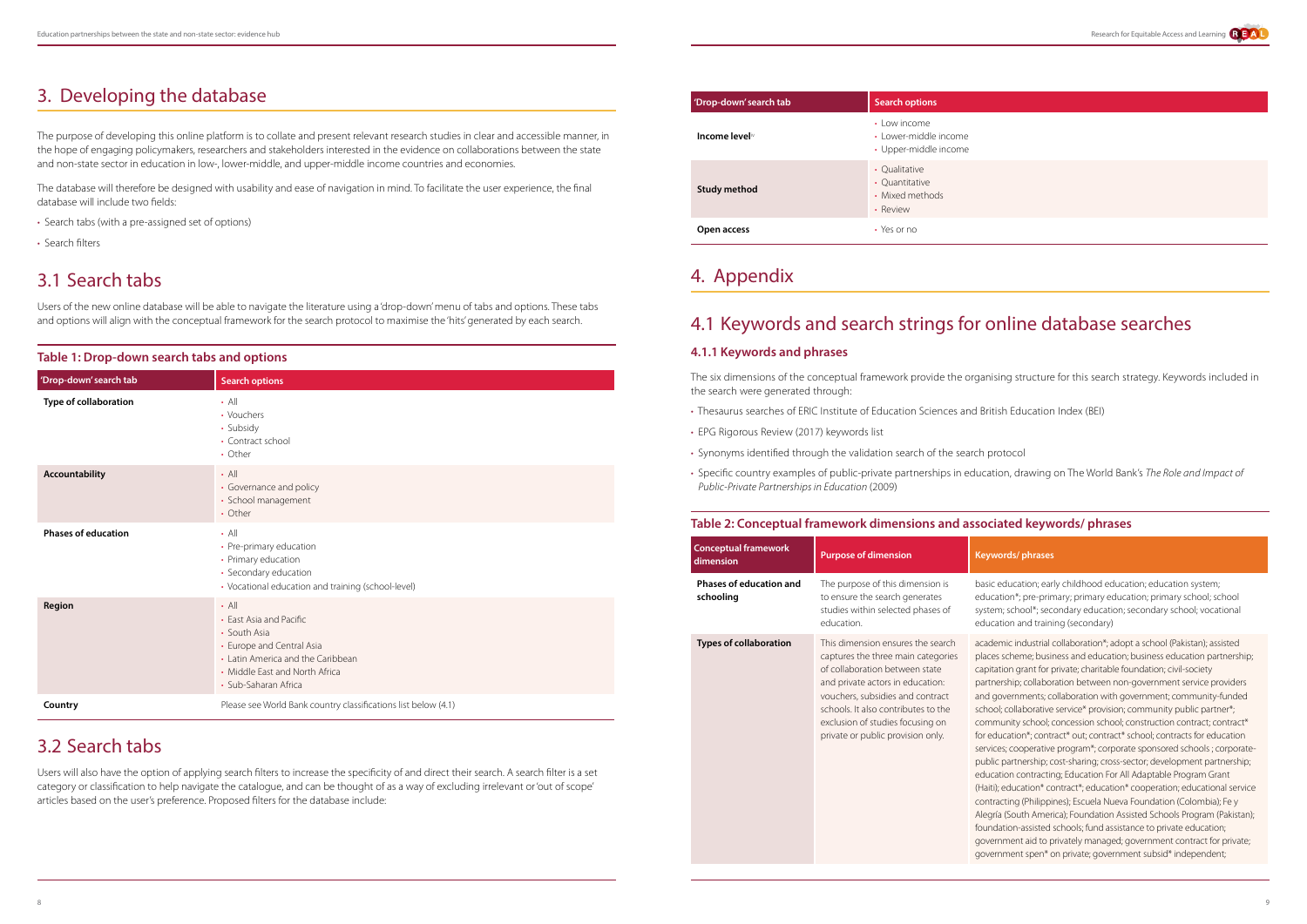| <b>Conceptual framework</b><br>dimension       | <b>Purpose of dimension</b>                                                                                                                                                                                                                                                                          | Keywords/phrases                                                                                                                                                                                                                                                                                                                                                                                                                                                                                                                                                                                                                                                                                                                                                                                                                                                                                                                                                                                                                                                                                                                                                                                                                                                                                                                                                                                                                                                                                                                                                                                                                                                                                                                                                                                                                                                                                                                                                                                                                                                                                                                                                                                                                                                                                                                                                                 | <b>Conceptual framework</b><br>dimension                                                                                                                                                                                                                                                                                                                                                                                                  | <b>Purpose of dimension</b>                                                                                                                                                                              | <b>Keywords/phrases</b>                                                                                                                                                                                                                                                                                                                                                                                                                                                                                                                                                                                           |
|------------------------------------------------|------------------------------------------------------------------------------------------------------------------------------------------------------------------------------------------------------------------------------------------------------------------------------------------------------|----------------------------------------------------------------------------------------------------------------------------------------------------------------------------------------------------------------------------------------------------------------------------------------------------------------------------------------------------------------------------------------------------------------------------------------------------------------------------------------------------------------------------------------------------------------------------------------------------------------------------------------------------------------------------------------------------------------------------------------------------------------------------------------------------------------------------------------------------------------------------------------------------------------------------------------------------------------------------------------------------------------------------------------------------------------------------------------------------------------------------------------------------------------------------------------------------------------------------------------------------------------------------------------------------------------------------------------------------------------------------------------------------------------------------------------------------------------------------------------------------------------------------------------------------------------------------------------------------------------------------------------------------------------------------------------------------------------------------------------------------------------------------------------------------------------------------------------------------------------------------------------------------------------------------------------------------------------------------------------------------------------------------------------------------------------------------------------------------------------------------------------------------------------------------------------------------------------------------------------------------------------------------------------------------------------------------------------------------------------------------------|-------------------------------------------------------------------------------------------------------------------------------------------------------------------------------------------------------------------------------------------------------------------------------------------------------------------------------------------------------------------------------------------------------------------------------------------|----------------------------------------------------------------------------------------------------------------------------------------------------------------------------------------------------------|-------------------------------------------------------------------------------------------------------------------------------------------------------------------------------------------------------------------------------------------------------------------------------------------------------------------------------------------------------------------------------------------------------------------------------------------------------------------------------------------------------------------------------------------------------------------------------------------------------------------|
| <b>Types of collaboration</b><br>$($ cont. $)$ | (This dimension ensures the search<br>captures the three main categories<br>of collaboration between public<br>and private actors in education:<br>vouchers, subsidies and contract<br>schools. It also contributes to the<br>exclusion of studies focusing on<br>private or public provision only.) | government-subsid* private; government subsid* faith; government<br>subsid* for faith; government subsid* for independent; (cont. overleafl)<br>government subsid* for private; government-NGO collaboration;<br>government-NGO partner*; government-NGO relations*; independent<br>school subsid*; independent school vouchers; institutional cooperation*;<br>institutional partner*; joint* financ*; Madrasa; managed school; non-<br>government education provider; non-government* organi?ation; NGO-<br>government; NGO provi*; NGO-public; NGO-state; Pakistan Education<br>Foundation; partners* for management in education; partnership* in<br>education*; philanthropic school; philanthropic support for private;<br>Pitagoras (Brazil); Plan de Ampliacion de la Cobertura de la Educacion;<br>Secundaria (Columbia); PPP*; private contribution to public; private<br>finance initiative; private finance with government guarantee; private<br>management; private management of public; private operat* public<br>school; private public engagement; private public partners*; private<br>public sector; Private School Implementation Partners (Pakistan); private<br>school subsid*; private school voucher*; private sector participation in<br>government; private system subsid*; privately operated public; public<br>contract private; public contribution to private; public fund* for private;<br>public fund* for independent school; public fund* for non-government;<br>public fund* for religious; public private consortia; public-private<br>engagement; public private partners*; public spend* on private; public<br>subsid* for independent; public subsid*; public subsid* for faith; public<br>subsid* for independent; public subsid* for private; public-private<br>sector; public* fund* private; religious association; school adoption;<br>school business relationship*; school voucher*; shared governance;<br>Sindh Education Foundation; state and non-state; state subsid* for<br>faith; state subsid* for independent; state subsid* for private; state-NGO<br>collaboration; state-NGO partner*; state-NGO relation*; sub-contract;<br>subsid*; relations between government and NGOs; sector-wide aid;<br>service provision; third-sector partner*; Universal Secondary Education<br>Program (Uganda); voucher*; voucher-funded | Countries<br>4.1.2 Search logs                                                                                                                                                                                                                                                                                                                                                                                                            | This dimension ensures the search<br>covers low income, lower-middle<br>income, and upper-middle income<br>countries, as categorised by the<br>World Bank classifications by<br>income for 2018 to 2019. | Low income count<br>Afghanistan; Benin;<br>Chad; Comoros; Cor<br>Guinea-Bissau; Haiti<br>Malawi; Mali; Mozan<br>Somalia; South Suda<br>Uganda; Yemen, Rep<br>Lower-middle inco<br>Angola; Bangladesh<br>Congo, Rep.; Côte d<br>Georgia; Ghana; Hor<br>Kyrgyz Republic; Lao<br>Moldova; Mongolia;<br>Papua New Guinea;<br>Sri Lanka; Sudan; Sw<br>Vanuatu; Vietnam; V<br>Upper-middle inco<br>Albania; Algeria; Am<br>Bosnia and Herzego<br>Costa Rica; Cuba; Do<br>Ecuador; Fiji; Gabon<br>Iraq; Jamaica; Jordar<br>Malaysia; Maldives; I<br>Namibia; Nauru; Par<br>Serbia; South Africa;<br>Thailand; Tonga; Tur |
| Types of non-state actor                       | The purpose of this dimension<br>is to ensure we capture a range<br>of non-state actors engaged in<br>partnerships and collaboration with<br>public actors in education.                                                                                                                             | academ*; charit*; civil society organi?ation; community; concession;<br>contractor; donor; faith-based; for profit; foundation; independent;<br>madrassah; NGO; non-government organi?ation; not-for-profit; non-<br>profit; non-state service provider*; non-state provider; non-state provis*;<br>philanthropic; private; private finance initiative*; private sector; religious<br>organi?ation; voluntary                                                                                                                                                                                                                                                                                                                                                                                                                                                                                                                                                                                                                                                                                                                                                                                                                                                                                                                                                                                                                                                                                                                                                                                                                                                                                                                                                                                                                                                                                                                                                                                                                                                                                                                                                                                                                                                                                                                                                                    | exclusion criteria articulated in section 2.2 above.<br>The search intentionally started wide, i.e. creating<br>individual sets for social science and education                                                                                                                                                                                                                                                                          | The search strings and strategy for each database and search iteration are detailed i<br>Advanced search functions in Web of Science and Scopus were used to maximise t                                  | <b>Figure 4: Advanced</b>                                                                                                                                                                                                                                                                                                                                                                                                                                                                                                                                                                                         |
| Types of public actor                          | This dimension ensures the search<br>focuses on a range of public actors<br>engaged in collaborations or<br>partnerships with the non-state<br>sector.                                                                                                                                               | assisted school*; government ; government school*; public finance;<br>public school*; public sector; public service*; state sector; state-<br>maintained school; state-owned schools                                                                                                                                                                                                                                                                                                                                                                                                                                                                                                                                                                                                                                                                                                                                                                                                                                                                                                                                                                                                                                                                                                                                                                                                                                                                                                                                                                                                                                                                                                                                                                                                                                                                                                                                                                                                                                                                                                                                                                                                                                                                                                                                                                                             | databases.                                                                                                                                                                                                                                                                                                                                                                                                                                | research (Iteration 1). This first step is important given<br>Scopus and Web of Science are multi-disciplinary<br>Iterations 2 through 4 create sets of research literature                              |                                                                                                                                                                                                                                                                                                                                                                                                                                                                                                                                                                                                                   |
| Accountability                                 | This dimension ensures the search<br>captures a range of accountability<br>issues related to collaborations and<br>partnerships between state and<br>non-state actors in education                                                                                                                   | accountability; accountability framework; compliance; contractual<br>framework; education regulation; education* governance; education*<br>policy; efficiencies; evaluation; financial accountability; governance;<br>impact; impact evaluation; implementation; implementation guidelines;<br>learning outcome*; monitoring; obligation*; performance management;<br>policy; policy implementation; PPP framework; provision of education;<br>quality assurance; regulatory framework; risk management; school<br>effectiveness; school improvement; school management; school<br>performance; social accountability; standardised assessment                                                                                                                                                                                                                                                                                                                                                                                                                                                                                                                                                                                                                                                                                                                                                                                                                                                                                                                                                                                                                                                                                                                                                                                                                                                                                                                                                                                                                                                                                                                                                                                                                                                                                                                                   | for each income level, i.e. low-income, lower-middle<br>income, and upper-middle income countries.<br>Iteration 5 then creates a literature set identifying<br>types of collaboration.<br>The search strategy then involves cross-referencing<br>these sets to isolate key studies. The advantage of this<br>approach is that searches can be rerun, expanded and<br>المحمد والأنفاذ المنافذة المستكبر والتناسي المخاطب وكالملحق والمخاطب |                                                                                                                                                                                                          | LICs,<br>and I                                                                                                                                                                                                                                                                                                                                                                                                                                                                                                                                                                                                    |



#### **Low income countries and economies**

hanistan; Benin; Burkina Faso; Burundi; Central African Republic; ad; Comoros; Congo, Dem. Rep; Eritrea; Ethiopia; Gambia, The; Guinea; inea-Bissau; Haiti; Korea, Dem. People's Rep.; Liberia; Madagascar; lawi; Mali; Mozambique; Nepal; Niger; Rwanda; Senegal; Sierra Leone; nalia; South Sudan; Syrian Arab Republic; Tajikistan; Tanzania; Togo; anda; Yemen, Rep.; Zimbabwe

#### **Lower-middle income countries and economies**

gola; Bangladesh; Bhutan; Bolivia; Cabo Verde; Cambodia; Cameroon; ngo, Rep.; Côte d'Ivoire; Djibouti; Egypt, Arab Rep.; El Salvador; brgia; Ghana; Honduras; India; Indonesia; Kenya; Kiribati; Kosovo; gyz Republic; Lao PDR; Lesotho; Mauritania; Micronesia, Fed. Sts.; Idova; Mongolia; Morocco; Myanmar; Nicaragua; Nigeria; Pakistan; oua New Guinea; Philippines; São Tomé and Principe; Solomon Islands; Lanka; Sudan; Swaziland; Timor-Leste; Tunisia; Ukraine; Uzbekistan; uatu; Vietnam; West Bank and Gaza; Zambia

#### **Upper-middle income countries and economies**

ania; Algeria; American Samoa; Armenia; Azerbaijan; Belarus; Belize; snia and Herzegovina; Botswana; Brazil; Bulgaria; China; Colombia; sta Rica; Cuba; Dominica; Dominican Republic; Equatorial Guinea; iador; Fiji; Gabon; Grenada; Guatemala; Guyana; Iran, Islamic Rep.; 1; Jamaica; Jordan; Kazakhstan; Lebanon; Libya; Macedonia, FYR; laysia; Maldives; Marshall Islands; Mauritius; Mexico; Montenegro; mibia; Nauru; Paraguay; Peru; Romania; Russian Federation; Samoa; bia; South Africa; St. Lucia; St. Vincent and the Grenadines; Suriname; ailand; Tonga; Turkey; Turkmenistan; Tuvalu; Venezuela

on are detailed in the search logs below, using the inclusion and

I to maximise the scope and specificity of the search.

replicated with facility. The final yield of articles are then sifted manually to ensure articles meet search

parametres.

# **Figure 4: Advanced search strategy**

**Education and social science research**

**LICs, LMICs and UMICs**

**Public-private collaboration in education**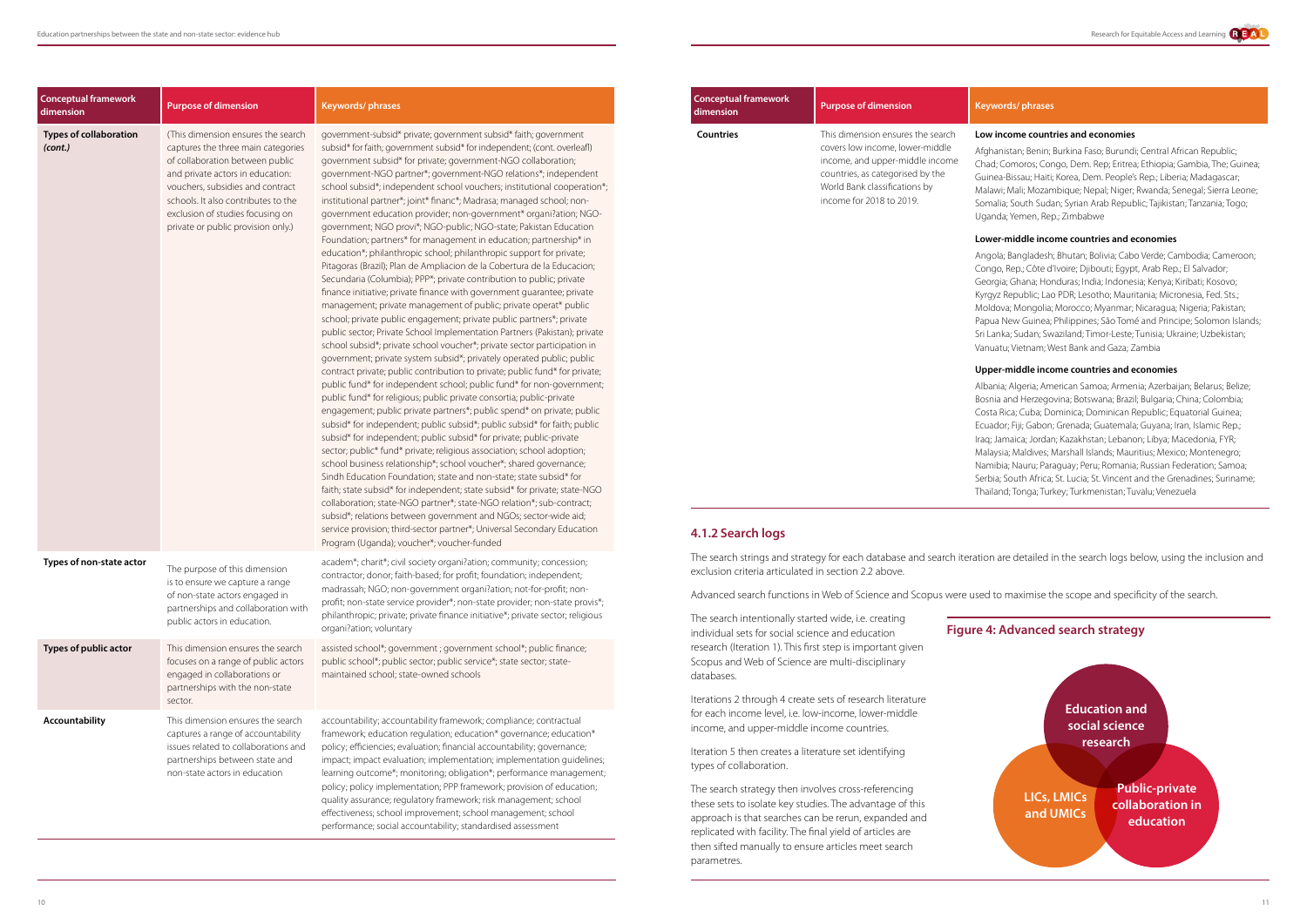- SU = subject, i.e. Education and Educational Research; Social Sciences
- $\cdot$  CU = country, i.e. LIC, LMIC and UMICs
- $\cdot$  TS = topic, i.e. keywords

# **Web of Science (core collection)**

Relevant Web of Science codes include:

Fixed search settings across include: timespan (2010-2018), document type (article) and language (English).

## **Table 3 Web of Science search log**

| <b>Web of Science</b> |                                                                                                                                                                                                                                                                                                                                                                                                                                                                                                                                                                                                                                                                                                                                                                                                                                                                                                                                                                                                                                                                                                                                                                                                                                                                                                                                                                                                                                                                                                                                                                                                                                                                                                                                                                                                                                                                                                                                                                                                                                                                                                                                                                                                                                                                                        |                  |  |
|-----------------------|----------------------------------------------------------------------------------------------------------------------------------------------------------------------------------------------------------------------------------------------------------------------------------------------------------------------------------------------------------------------------------------------------------------------------------------------------------------------------------------------------------------------------------------------------------------------------------------------------------------------------------------------------------------------------------------------------------------------------------------------------------------------------------------------------------------------------------------------------------------------------------------------------------------------------------------------------------------------------------------------------------------------------------------------------------------------------------------------------------------------------------------------------------------------------------------------------------------------------------------------------------------------------------------------------------------------------------------------------------------------------------------------------------------------------------------------------------------------------------------------------------------------------------------------------------------------------------------------------------------------------------------------------------------------------------------------------------------------------------------------------------------------------------------------------------------------------------------------------------------------------------------------------------------------------------------------------------------------------------------------------------------------------------------------------------------------------------------------------------------------------------------------------------------------------------------------------------------------------------------------------------------------------------------|------------------|--|
| Iteration             | <b>Search string</b>                                                                                                                                                                                                                                                                                                                                                                                                                                                                                                                                                                                                                                                                                                                                                                                                                                                                                                                                                                                                                                                                                                                                                                                                                                                                                                                                                                                                                                                                                                                                                                                                                                                                                                                                                                                                                                                                                                                                                                                                                                                                                                                                                                                                                                                                   | <b>Yield</b>     |  |
| 1                     | SU=(Education & Educational Research; Social sciences) AND LANGUAGE:(English) AND DOCUMENT TYPES: (Article),<br>timespan=2010-2018                                                                                                                                                                                                                                                                                                                                                                                                                                                                                                                                                                                                                                                                                                                                                                                                                                                                                                                                                                                                                                                                                                                                                                                                                                                                                                                                                                                                                                                                                                                                                                                                                                                                                                                                                                                                                                                                                                                                                                                                                                                                                                                                                     | 247,435          |  |
| $\overline{2}$        | CU=(Afghan* OR Benin* OR Burkina Faso* OR Burund* OR Central African Republic OR Chad* OR Comoros* OR<br>Congo* OR Eritrea* OR Ethiopia* OR Gambia* OR Guinea* OR Guinea-Bissau* OR Haiti* OR North Korea* OR Liberia*<br>OR Madagasca* OR Malawi* OR Mali* OR Mozambi* OR Nepal* OR Niger* OR Rwanda* OR Senegal* OR Sierra Leone*<br>OR Somalia* OR South Sudan* OR Syria* OR Tajik* OR Tanzania* OR Togo* OR Uganda* OR Yemen* OR Zimbabwe*)<br>Indexes=SCI-EXPANDED, SSCI, A&HCI, BKCI-S, BKCI-SSH, ESCI Timespan=2010-2019 (to identify literature on low income<br>countries)                                                                                                                                                                                                                                                                                                                                                                                                                                                                                                                                                                                                                                                                                                                                                                                                                                                                                                                                                                                                                                                                                                                                                                                                                                                                                                                                                                                                                                                                                                                                                                                                                                                                                                    | 104,546          |  |
| 3                     | CU=(Angola* OR Bangladesh* OR Bhutan* OR Bolivia* OR Cabo Verde* OR Cambodia* OR Cameroon* OR Côte d'Ivoire*<br>OR Djibouti* OR Egypt* OR El Salvador* OR Georgia* OR Ghan* OR Honduras* OR India* OR Indonesia* OR Ivory Coast OR<br>Kenya OR Kiribati* OR Kosov* OR Kyrgyz* OR Lao* OR Lesotho OR Mauritania* OR Micronesia* OR Moldova* OR Mongolia*<br>OR Moroc* OR Myanmar OR Nicaragua* OR Nigeria* OR Pakistan* OR Papua New Guinea* OR Philippin* OR Republic of the<br>Congo* OR São Tomé and Principe OR Solomon Islands OR Sri Lanka* OR Sudan* OR Swazi* OR Timor-Leste OR Tunisia* OR<br>Ukrain* OR Uzbek* OR Vanuatu* OR Vietnam* OR West Bank OR Gaza* OR Zambia*) Indexes=SCI-EXPANDED, SSCI, A&HCI,<br>BKCI-S, BKCI-SSH, ESCI Timespan=2010-2019 (to identify literature on lower-middle income countries)                                                                                                                                                                                                                                                                                                                                                                                                                                                                                                                                                                                                                                                                                                                                                                                                                                                                                                                                                                                                                                                                                                                                                                                                                                                                                                                                                                                                                                                            | 1.08m            |  |
| 4                     | CU=(Albania* OR Algeria* OR American Samoa* OR Armenia* OR Azerbaij* OR Belarus* OR Belize* OR Bosnia OR<br>Herzegovina OR Botswana* OR Brazil* OR Bulgaria* OR Chin* OR Colombia* OR Costa Rica* OR Cuba* OR Dominica* OR<br>Dominican Republic OR Equatorial Guinea* OR Ecuador* OR Fiji* OR Gabon* OR Grenada* OR Guatemala* OR Guyana*<br>OR Iran* OR Iraq* OR Jamaica* OR Jordan* OR Kazakh* OR Leban* OR Libya* OR Macedonia* OR Malaysia* OR Maldiv* OR<br>Marshall Islands OR Mauritius* OR Mexic* OR Montenegr* OR Namibia* OR Nauru OR Paraguay* OR Peru* OR Romania* OR<br>Russia* OR Samoa* OR Serbia* OR South Africa* OR St. Lucia* OR St. Vincent and the Grenadines OR Suriname* OR Thai* OR<br>Tonga* OR Turk* OR Turkmenist* OR Tuvalu* OR Venezuela*) (to identify literature on upper-middle income countries)                                                                                                                                                                                                                                                                                                                                                                                                                                                                                                                                                                                                                                                                                                                                                                                                                                                                                                                                                                                                                                                                                                                                                                                                                                                                                                                                                                                                                                                     | 4.4 <sub>m</sub> |  |
| 5                     | (TS=("academic industrial collaboration*";"adopt a school";"assisted places scheme";"business and education";"business<br>education partnership"; "capitation grant for private"; "charitable foundation"; "collaboration between non-government<br>service providers and governments"; "collaboration with government"; "community-funded school"; "collaborative service*<br>provision"; "community public partnership"; "community school"; "concession school"; "construction contract"; "contract*<br>for education*"; "contract* out"; "contract* school"; "contract* for education* service*"; "cooperative program*"; "corporate<br>sponsored school"; "corporate-public partnership"; cost-sharing; cross-sector; "development partnership"; "education<br>contracting"; "Education For All Adaptable Program Grant"; "education* contract*"; "education* cooperation"; "educational<br>service contracting"; "Escuela Nueva Foundation"; "Fe y Alegría"; "Foundation Assisted Schools Program"; "foundation-<br>assisted schools", "fund assistance to private"; "government aid to privately managed"; "government contract for private";<br>"government spen* on private"; "government subsidized independent"; "government-subsidized private"; "government<br>subsidized faith";"government subsid* for faith";"government subsid* for independent";"government subsid* for private";<br>"government-NGO collaboration"; "government-NGO partner*"; "government-NGO relations*"; "independent school<br>subsid*"; "independent school vouchers"; "institutional cooperation*"; "institutional partner*"; "joint* financ*"; "managed<br>school"; "non-government education provider"; "non-government* organi?ation"; "Pakistan Education Foundation";<br>"partners* for management in education"; "partnership* in education*"; "philanthropic school"; "philanthropic support for<br>private"; Pitagoras; "Plan de Ampliacion de la Cobertura de la Educacion Secundaria"; PPP*; "private contribution to public";<br>"private finance initiative"; "private finance with government guarantee"; "private management"; "private management of<br>public school"; "private operat* public school"; "private public partners*"; "Private School Implementation Partners"; | 111,296          |  |

- TITLE-ABS-KEY() codes were used to search article titles, abstracts and keywords
- KEY() codes were used to search keywords associated with articles
- SUBJAREA() codes were used to limit the subject areas to social sciences (i.e. to exclude health science, life sciences and physical sciences)
- { } were used to find finds exact phrases and "" to "" find approximate phrases
- AFFILCOUNTRY() was used to limit the search to low income, lower-middle income and upper-middle income countries and economies from the Scopus list.<sup>v</sup>

| <b>Iteration</b> | <b>Search string</b>                                                                                                                                                                                                                                                                                                                                                                                                                                                                                                                                                                                                                                                                                                                                                                                                                                                                                                                                                                                                                                                                                                                                                                                                                                                                                                                                                                                                                                                                                           | <b>Yield</b> |
|------------------|----------------------------------------------------------------------------------------------------------------------------------------------------------------------------------------------------------------------------------------------------------------------------------------------------------------------------------------------------------------------------------------------------------------------------------------------------------------------------------------------------------------------------------------------------------------------------------------------------------------------------------------------------------------------------------------------------------------------------------------------------------------------------------------------------------------------------------------------------------------------------------------------------------------------------------------------------------------------------------------------------------------------------------------------------------------------------------------------------------------------------------------------------------------------------------------------------------------------------------------------------------------------------------------------------------------------------------------------------------------------------------------------------------------------------------------------------------------------------------------------------------------|--------------|
| 5<br>(cont.)     | ";"private school subsid*";"private school voucher";"private sector participation in government";"private system subsid*";"<br>"private-public sector"; "privately operated public"; "public contract private"; "public contribution to private"; "public<br>fund* for private"; "public fund* for independent"; "public fund* for non-government"; "public fund* for religious";<br>"public private consortia"; "public private partners*"; "public spend* on private"; "public subsid* for independent"; "public<br>subsid*"; "public subsid* for faith"; "public subsid* for independent"; "public subsid* for private"; "public-private sector";<br>"public* fund* private"; "religious association"; "school adoption"; "school business relationship*"; "school vouchers";<br>"shared governance"; "Sindh Education Foundation"; "state and non-state"; "state subsid* for faith"; "state subsid* for<br>independent"; "state subsid* for private"; "state-NGO collaboration"; "state-NGO partner*"; "state-NGO relation*"; "sub-<br>contract"; subsid*; "third-sector partner*"; "Universal Secondary Education Program"; voucher*; voucher-funded; "public-<br>private engagement"; "private-public engagement"; "NGO provision"; Madrasa; "relations between government and<br>NGO"; NGO-government; NGO-public; "sector-wide aid"; "civil-society partnership") AND DOCUMENT TYPES: (Article) (to<br>identify literature on type of collaborations between public and non-state actors in education) |              |
|                  | 1 AND 2 AND 5                                                                                                                                                                                                                                                                                                                                                                                                                                                                                                                                                                                                                                                                                                                                                                                                                                                                                                                                                                                                                                                                                                                                                                                                                                                                                                                                                                                                                                                                                                  | 176          |
|                  | 1 AND 3 AND 5                                                                                                                                                                                                                                                                                                                                                                                                                                                                                                                                                                                                                                                                                                                                                                                                                                                                                                                                                                                                                                                                                                                                                                                                                                                                                                                                                                                                                                                                                                  | 593          |
|                  | 1 AND 4 AND 5                                                                                                                                                                                                                                                                                                                                                                                                                                                                                                                                                                                                                                                                                                                                                                                                                                                                                                                                                                                                                                                                                                                                                                                                                                                                                                                                                                                                                                                                                                  | 2,261        |

# **Scopus**

Scopus advanced search features were used to maximise the impact of this search. The advanced search field codes, operators and exact and approximate features were used.

| <b>Scopus</b> |                                                                                                                                                                                                                                                                                                                                                                                                                                                                                                                                                                                                                                                                                                                                                         |              |
|---------------|---------------------------------------------------------------------------------------------------------------------------------------------------------------------------------------------------------------------------------------------------------------------------------------------------------------------------------------------------------------------------------------------------------------------------------------------------------------------------------------------------------------------------------------------------------------------------------------------------------------------------------------------------------------------------------------------------------------------------------------------------------|--------------|
| Iteration     | <b>Search</b>                                                                                                                                                                                                                                                                                                                                                                                                                                                                                                                                                                                                                                                                                                                                           | <b>Yield</b> |
|               | SUBJAREA(soci) AND DOCTYPE(ar) AND (EXACTKEYWORD, "Education") AND (LANGAUGE, "English"), timespan, 2010-<br>2018                                                                                                                                                                                                                                                                                                                                                                                                                                                                                                                                                                                                                                       | 34,997       |
| $\mathcal{P}$ | AFFILCOUNTRY(Afghan* OR Benin* OR Burkina Faso* OR Burund* OR Central African Republic OR Chad* OR Comoros*<br>OR Congo* OR Eritrea* OR Ethiopia* OR Gambia* OR Guinea* OR Guinea-Bissau* OR Haiti* OR North Korea* OR Liberia*<br>OR Madagasca* OR Malawi* OR Mali* OR Mozambi* OR Nepal* OR Niger* OR Rwanda* OR Senegal* OR Sierra Leone*<br>OR Somalia* OR South Sudan* OR Syria* OR Tajik* OR Tanzania* OR Togo* OR Uganda* OR Yemen* OR Zimbabwe*)<br>AND (LIMIT-TO (PUB YEAR, 2010-2019) AND (LIMIT-TO (DOCTYPE, "ar")) AND (LIMIT-TO (LANGUAGE, "English") (to identify<br>literature on low income countries)                                                                                                                                  | 130,544      |
| 3             | AFFILCOUNTRY(Angola* OR Bangladesh* OR Bhutan* OR Bolivia* OR Cabo Verde* OR Cambodia* OR Cameroon* OR<br>Côte d'Ivoire* OR Djibouti* OR Egypt* OR El Salvador* OR Georgia* OR Ghan* OR Honduras* OR India* OR Indonesia*<br>OR Ivory Coast OR Kenya OR Kiribati* OR Kosov* OR Kyrgyz* OR Lao* OR Lesotho OR Mauritania* OR Micronesia* OR<br>Moldova* OR Mongolia* OR Moroc* OR Myanmar OR Nicaragua* OR Nigeria* OR Pakistan* OR Papua New Guinea*<br>OR Philippin* OR Republic of the Congo* OR São Tomé and Principe OR Solomon Islands OR Sri Lanka* OR Sudan*<br>OR Swazi* OR Timor-Leste OR Tunisia* OR Ukrain* OR Uzbek* OR Vanuatu* OR Vietnam* OR West Bank OR Gaza* OR<br>Zambia*) (to identify literature on lower-middle income countries) | 1,358,101    |

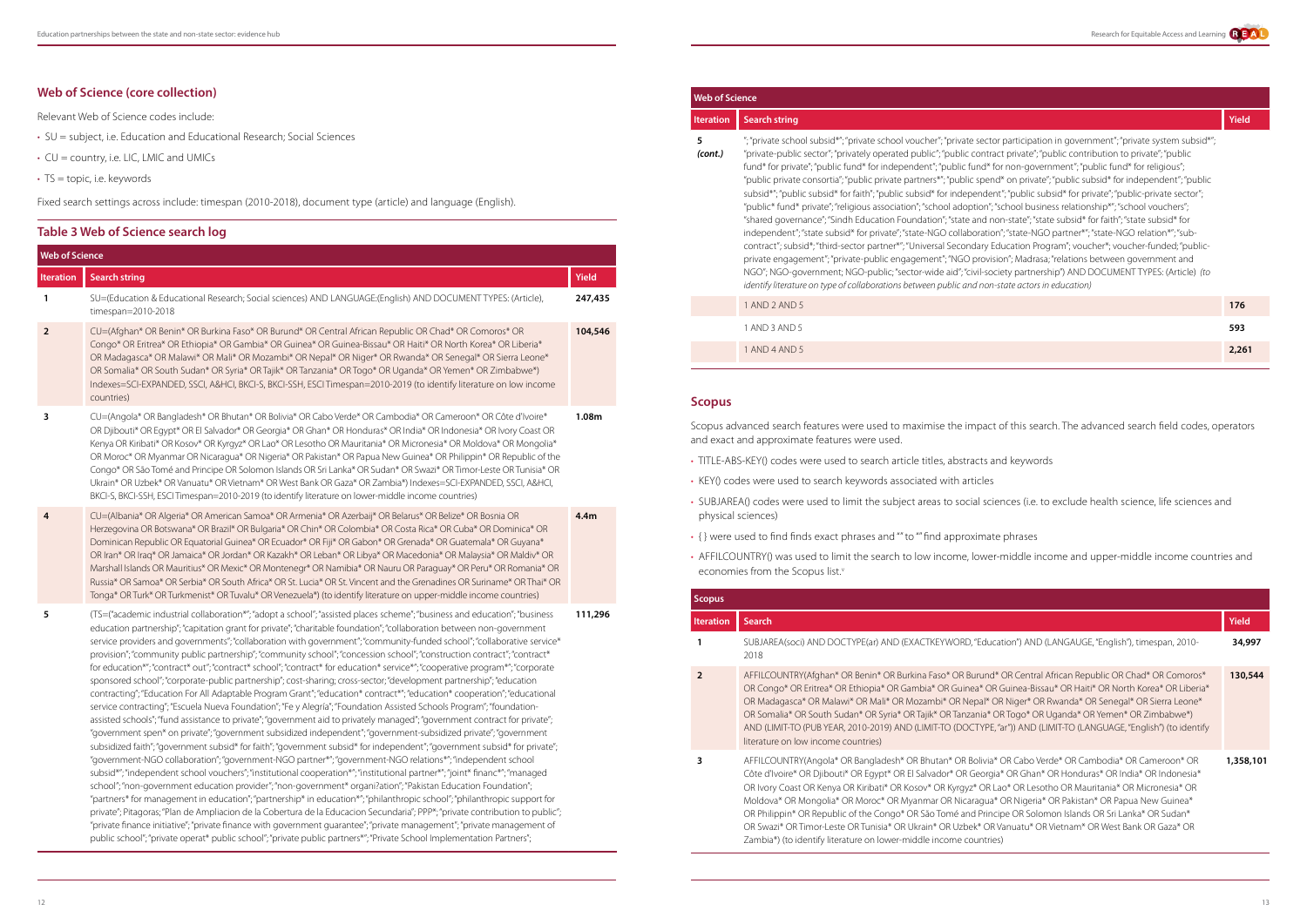| Scopus (cont.)   |                                                                                                                                                                                                                                                                                                                                                                                                                                                                                                                                                                                                                                                                                                                                                                                                                                                        |              |  |  |
|------------------|--------------------------------------------------------------------------------------------------------------------------------------------------------------------------------------------------------------------------------------------------------------------------------------------------------------------------------------------------------------------------------------------------------------------------------------------------------------------------------------------------------------------------------------------------------------------------------------------------------------------------------------------------------------------------------------------------------------------------------------------------------------------------------------------------------------------------------------------------------|--------------|--|--|
| <b>Iteration</b> | <b>Search</b>                                                                                                                                                                                                                                                                                                                                                                                                                                                                                                                                                                                                                                                                                                                                                                                                                                          | <b>Yield</b> |  |  |
| 4                | AFFILCOUNTRY(Albania* OR Algeria* OR American Samoa* OR Armenia* OR Azerbaij* OR Belarus* OR Belize* OR Bosnia<br>OR Herzegovina OR Botswana* OR Brazil* OR Bulgaria* OR Chin* OR Colombia* OR Costa Rica* OR Cuba* OR Dominica*<br>OR Dominican Republic OR Equatorial Guinea* OR Ecuador* OR Fiji* OR Gabon* OR Grenada* OR Guatemala* OR<br>Guyana* OR Iran* OR Iraq* OR Jamaica* OR Jordan* OR Kazakh* OR Leban* OR Libya* OR Macedonia* OR Malaysia* OR<br>Maldiv* OR Marshall Islands OR Mauritius* OR Mexic* OR Montenegr* OR Namibia* OR Nauru OR Paraquay* OR Peru*<br>OR Romania* OR Russia* OR Samoa* OR Serbia* OR South Africa* OR St. Lucia* OR St. Vincent and the Grenadines OR<br>Suriname* OR Thai* OR Tonga* OR Turk* OR Turkmenist* OR Tuvalu* OR Venezuela*) (to identify literature on upper-middle<br><i>income countries</i> ) | 4,534,689    |  |  |
| 5                | TITLE-ABS-KEY(Types of collaboration) AND (LIMIT-TO (PUBYEAR, 2010-2019) AND (LIMIT-TO (DOCTYPE, "ar") AND LIMIT-<br>TO (SUBJAREA, "SOCI") (to identify literature on collaborations between public and non-state actors in education)                                                                                                                                                                                                                                                                                                                                                                                                                                                                                                                                                                                                                 | 12,004       |  |  |
| 6                | 2 AND 5 AND (LIMIT-TO (SUBJAREA, "SOCI")                                                                                                                                                                                                                                                                                                                                                                                                                                                                                                                                                                                                                                                                                                                                                                                                               | 240          |  |  |
| $\overline{7}$   | 3 AND 5 ((LIMIT-TO (SUBJAREA, "SOCI")                                                                                                                                                                                                                                                                                                                                                                                                                                                                                                                                                                                                                                                                                                                                                                                                                  | 872          |  |  |
|                  | 4 AND 5 (LIMIT-TO (SUBJAREA, SOCI")                                                                                                                                                                                                                                                                                                                                                                                                                                                                                                                                                                                                                                                                                                                                                                                                                    | 2,063        |  |  |

# 4.2 World Bank country classifications for 2018-2019 (by income)

The relevant World Bank country classifications by income for 2018 and 2019 are listed below. Regions with LIC and LMIC countries include:

- East Asia and Pacific
- South Asia
- Europe and Central Asia
- Latin America and the Caribbean
- Middle East and North Africa
- Sub-Saharan Africa

Aslam, Monazza, Shenila Rawal, and Sahar Saeed. 2017. "Public-Private Partnerships in Education in Developing Countries: A Rigorous Review of the Evidence." Ark Education Partnerships Group. http://arkonline.org/sites/default/files/ArkEPG\_PPP\_report.pdf.

Please note: North America (Bermuda, the United States, and Canada) is excluded as a region, as it does not include any LIC, LMIC and UMICs countries/ economies.

#### **Low-income countries/ economies**

| Afghanistan              | Guinea-Bissau             | Sierra Leo |
|--------------------------|---------------------------|------------|
| Benin                    | Haiti                     | Somalia    |
| Burkina Faso             | Korea, Dem. People's Rep. | South Su   |
| Burundi                  | Liberia                   | Syrian Ar  |
| Central African Republic | Madagascar                | Tajikistan |
| Chad                     | Malawi                    | Tanzania   |
| Comoros                  | Mali                      | Togo       |
| Congo, Dem. Rep          | Mozambique                | Uganda     |
| Eritrea                  | Nepal                     | Yemen, R   |
| Ethiopia                 | Niger                     | Zimbabv    |
| Gambia, The              | Rwanda                    |            |
| Guinea                   | Senegal                   |            |
|                          |                           |            |

Sierra Leone eople's Rep. **Easing Couth Sudan** Syrian Arab Republic Yemen, Rep. Zimbabwe

### **Lower-middle countries/ economies**

- i At present, searches are limited to English language publication. In the future, publications in other languages might be included if resources allow.
- ii Predatory or 'pay to publish' journals charge publication fees and lack the rigour and transparency—such as a reputable editorial board, quality assurance, and editorial services—of legitimate, non-exploitative, academic journals. The databases selected for this search strategy typically exclude predatory journals from their stores, however any articles identified through citation searches will be subjected to this exclusion criterion.
- iii Jeffrey Beall maintains a list of predatory journals and publishers, ("Beall's List of Predatory Journals and Publishers" 2019)
- vi See World Bank country classifications in Section 0.
- v Please note: where AFFILCOUNTRY() appears in the search log, it denotes that all low-income, lower-middle income and uppermiddle income countries were added to the search using an OR Boolean operator to ensure articles referred to at least one country from the World Bank classifications by income.

| Angola                 | Egypt, Arab Rep.                                | Kyrgyz Republic       | Nigeria               | Tunisia             |
|------------------------|-------------------------------------------------|-----------------------|-----------------------|---------------------|
| Bangladesh             | El Salvador                                     | Lao PDR               | Pakistan              | Ukraine             |
| <b>Bhutan</b>          | Georgia                                         | Lesotho               | Papua New Guinea      | Uzbekistan          |
| <b>Bolivia</b>         | Ghana                                           | Mauritania            | Philippines           | Vanuatu             |
| Cabo Verde             | Honduras                                        | Micronesia, Fed. Sts. | São Tomé and Principe | Vietnam             |
| Cambodia               | India                                           | Moldova               | Solomon Islands       | West Bank and Gaza  |
| Cameroon               | Indonesia                                       | Mongolia              | Sri Lanka             | Zambia              |
| Congo, Rep.            | Kenya                                           | Morocco               | Sudan                 |                     |
| Côte d'Ivoire          | Kiribati                                        | Myanmar               | Swaziland             |                     |
| Djibouti               | Kosovo                                          | Nicaragua             | Timor-Leste           |                     |
|                        |                                                 |                       |                       |                     |
|                        | <b>Upper-middle incomes countries/economies</b> |                       |                       |                     |
| Albania                | Bulgaria                                        | Guyana                | Maldives              | South Africa        |
| Algeria                | China                                           | Iran, Islamic Rep.    | Marshall Islands      | St. Lucia           |
| American Samoa         | Colombia                                        | <i>Iraq</i>           | Namibia               | St. Vincent and the |
| Armenia                | Costa Rica                                      | Jamaica               | Nauru                 | Grenadines          |
| Azerbaijan             | Cuba                                            | Jordan                | Paraguay              | Suriname            |
| <b>Belarus</b>         | Dominica                                        | Kazakhstan            | Peru                  | Thailand            |
| <b>Belize</b>          | Fiji                                            | Lebanon               | Romania               | Tonga               |
| Bosnia and Herzegovina | Gabon                                           | Libya                 | Russian Federation    | Turkey              |
| Botswana               | Grenada                                         | Macedonia, FYR        | Samoa                 | Turkmenistan        |
| $D_{\nu}$ $\sim$ $-1$  | $C$ ustanaala.                                  | $M \sim 1$            | $C$ orbits            |                     |

| Angola                                   | Egypt, Arab Rep. | Kyrgyz Republic       | Nigeria               | Tunisia             |
|------------------------------------------|------------------|-----------------------|-----------------------|---------------------|
| Bangladesh                               | El Salvador      | Lao PDR               | Pakistan              | Ukraine             |
| Bhutan                                   | Georgia          | Lesotho               | Papua New Guinea      | Uzbekistan          |
| <b>Bolivia</b>                           | Ghana            | Mauritania            | Philippines           | Vanuatu             |
| Cabo Verde                               | Honduras         | Micronesia, Fed. Sts. | São Tomé and Principe | Vietnam             |
| Cambodia                                 | India            | Moldova               | Solomon Islands       | West Bank and Gaza  |
| Cameroon                                 | Indonesia        | Mongolia              | Sri Lanka             | Zambia              |
| Congo, Rep.                              | Kenya            | Morocco               | Sudan                 |                     |
| Côte d'Ivoire                            | Kiribati         | Myanmar               | Swaziland             |                     |
| Djibouti                                 | Kosovo           | Nicaragua             | Timor-Leste           |                     |
|                                          |                  |                       |                       |                     |
| Upper-middle incomes countries/economies |                  |                       |                       |                     |
| Albania                                  | Bulgaria         | Guyana                | Maldives              | South Africa        |
| Algeria                                  | China            | Iran, Islamic Rep.    | Marshall Islands      | St. Lucia           |
| American Samoa                           | Colombia         | <i>Iraq</i>           | Namibia               | St. Vincent and the |
| Armenia                                  | Costa Rica       | Jamaica               | Nauru                 | Grenadines          |
| Azerbaijan                               | Cuba             | Jordan                | Paraguay              | Suriname            |
| Belarus                                  | Dominica         | Kazakhstan            | Peru                  | Thailand            |
| Belize                                   | Fiji             | Lebanon               | Romania               | Tonga               |
| Bosnia and Herzegovina                   | Gabon            | Libya                 | Russian Federation    | Turkey              |
| Botswana                                 | Grenada          | Macedonia, FYR        | Samoa                 | Turkmenistan        |
| Brazil                                   | Guatemala        | Malaysia              | Serbia                |                     |
|                                          |                  |                       |                       |                     |

# 5. References

Barrera-Osorio, F., J. Guaqueta, and H. A. Patrinos. 2012. The Role and Impact of Public Private Partnerships in Education. Edited by S. L. Robertson, K. Mundy, A. Verger, and F. Menashy. <Go to ISI>://WOS:000310459500010.

Beall's List of Predatory Journals and Publishers." 2019. March 2019. https://beallslist.weebly.com/.

Cohen, L, Lawrence Manion, and Kieth Morrison. 2017. Research Methods in Education. 8th ed. Oxford, UK: Routledge.

Education Resources Information Center (ERIC) Thesaurus." 2019. 2019. https://eric.ed.gov/?advanced.

World Bank Country and Lending Groups (2019)." 2019. 2019. https://datahelpdesk.worldbank.org/knowledgebase/articles/906519 world-bank-country-and-lending-groups.

# **Endnotes**